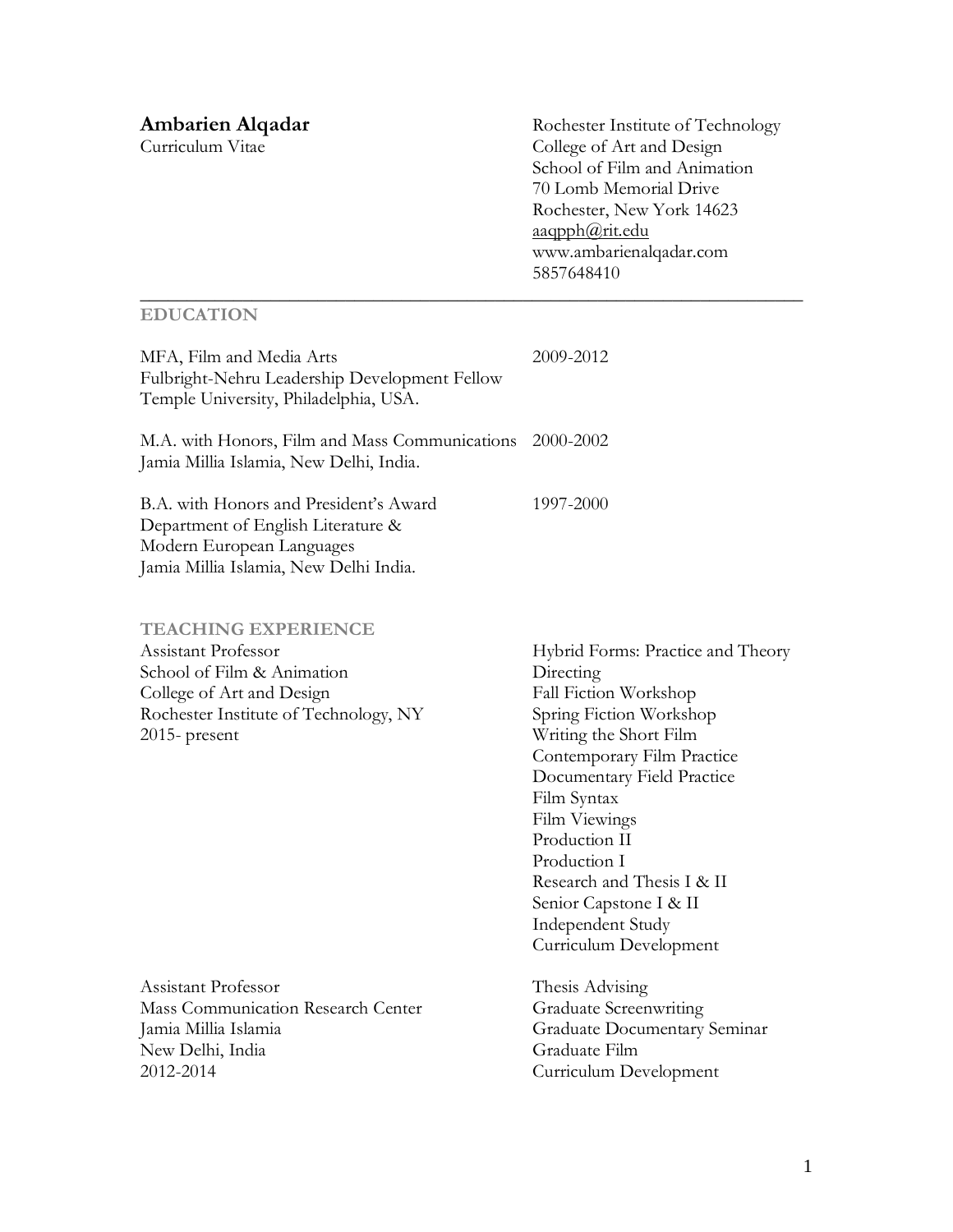Assistant Professor Thesis Advising Mass Communication Research Center Post-Production Processes Jamia Millia Islamia, New Delhi, India 2009

Lecturer Graduate Production Processes Mass Communication Research Center Lighting Jamia Millia Islamia Post-Production Processes New Delhi, India Graduate Film 2007-2009

Teaching Associate Graduate Production Processes Mass Communication Research Center Lighting Jamia Millia Islamia Post Production Processes New Delhi, India Fundraising 2003-06

## **SCHOLARSHIP/ CREATIVE PROJECTS**

## **BIRD WOMAN**

Feature Length Screenplay, 2021, 115 mins Screenwriter-Director of a story about a daughter, her father and a magical creature from their past.

#### Awards/Dissemination

University Film and Video Association Conference, Feature Script Presentation, 2021 Stowe Story Labs Screenwriting Lab, Selected Project, 2021 SAG indie Finalist, Stowe Story Lab, 2021 Sundance Project Development Lab, Shortlist, 2021 Sundance Creative Producing Lab, Shortlist, 2022 The Athena Fellow, Power Women Summit, Los Angeles, 2020 Academy Nicholls Fellowship, 2020 (20% of 7831 entries) The Athena Screenwriting Lab, New York, 2019

## **SULTANA'S DREAM**

Sci-Fi, Short Screenplay and Film, 2021, 22 minutes, Arri Amira Producer, Writer-Director, Editor of a magical journey of a woman in outer space.

Awards/Dissemination University Film and Video Association Conference, Short Script Presentation, 2021 Imagine RIT, Creativity and Innovation Festival, RIT, 2021

## **AMERICAN DREAM**

Documentary, Video, 2021, 30 minutes Director, Cinematographer, Editor of a decade long portrait of an Indian taxi driver following his dream of becoming a filmmaker.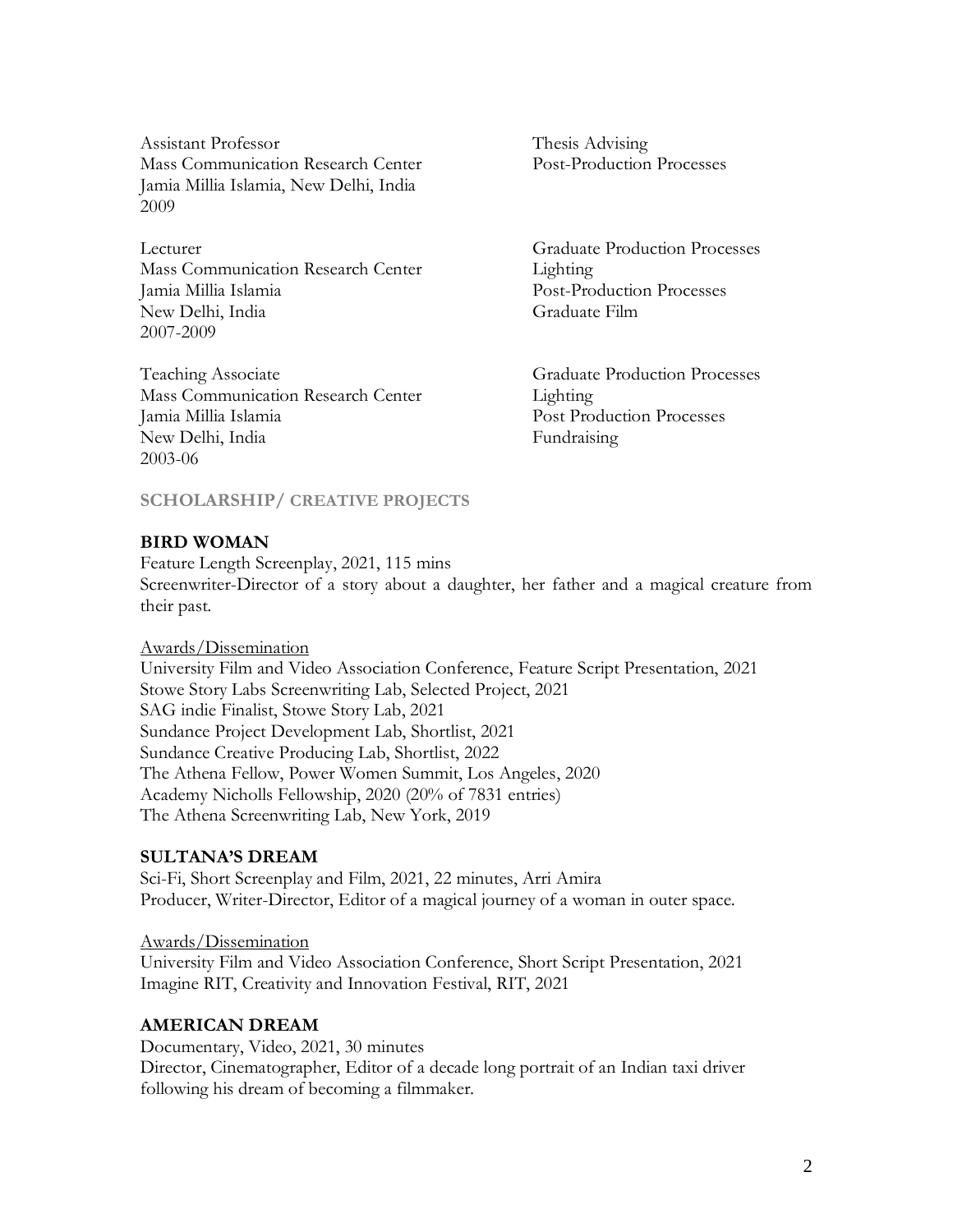**Screenings** 

Rochester Documentary Filmmakers Group, 2021 The American Center India-US Cultural Film Festival, India, 2017 Rochester Documentary Filmmakers, The Little Theatre, Work-in Progress, 2016

Museum/Gallery Screenings CAD Faculty Showcase, William Harris Gallery, Work-in-Progress, 2016

# **CHLOE´**

Short Screenplay and Film, 8 minutes, 2021, Arri D21 Producer, Writer-Director, Editor of a short about a homeless teenager in Upstate New York.

# **SALAM (PEACE)**

Documentary, 20 mins, 2020, Canon C300, Sony A7S3 Producer- Director, Co-Cinematographer of a documentary about of two immigrant Muslim families where fathers were preemptively prosecuted and sentenced in 2004. After 16 years, the fathers are coming home.

## Screening

Coalition for the Protection of Civil Freedoms, Family Day, Albany, NY, 2020

# **AYESHA**

Short Screenplay and Film,15 min, 2017, RED Cine Camera Writer-Director, Producer, Editor, Sound designer of a short about an American Muslim woman whose secret weekend plans take an unexpected turn when her immigrant father encounters a war veteran suffering from post-traumatic stress.

## Awards and Screenings

Award of Distinction, Canada Shorts Film Festival, 2018 Emerging Filmmaker Award, Queens World Film Festival, NY, 2018 Best Ensemble Narrative Short Nomination, Queens World Film Festival, 2018 Honorable Mention, Experimental Forum, 2018 Official Selection, New Filmmakers, Anthology Film Archives, New York, 2018 Official Selection I View World Human Rights Film Festival, 2020 Official Selection New York South Asian Film Festival, 2020 Official Selection, Santiago Independent Film Awards, 2020 Official Selection Canada Shorts Film Festival, 2017 Official Selection Oil Valley Film Festival, 2017 Official Selection Trenton Film Festival, 2017 Official Selection Queens World Film Festival, 2018 Women of Color Film Festival, MAGIC Spell Studios, Rochester NY, 2019 The Virginia Center for the Creative Arts, 2017 The American Center India-US Cultural Film Festival, India, 2017 Rochester Institute of Technology, Faculty Showcase, 2017 Lazaroff Screenwriting Award for Best Original Screenplay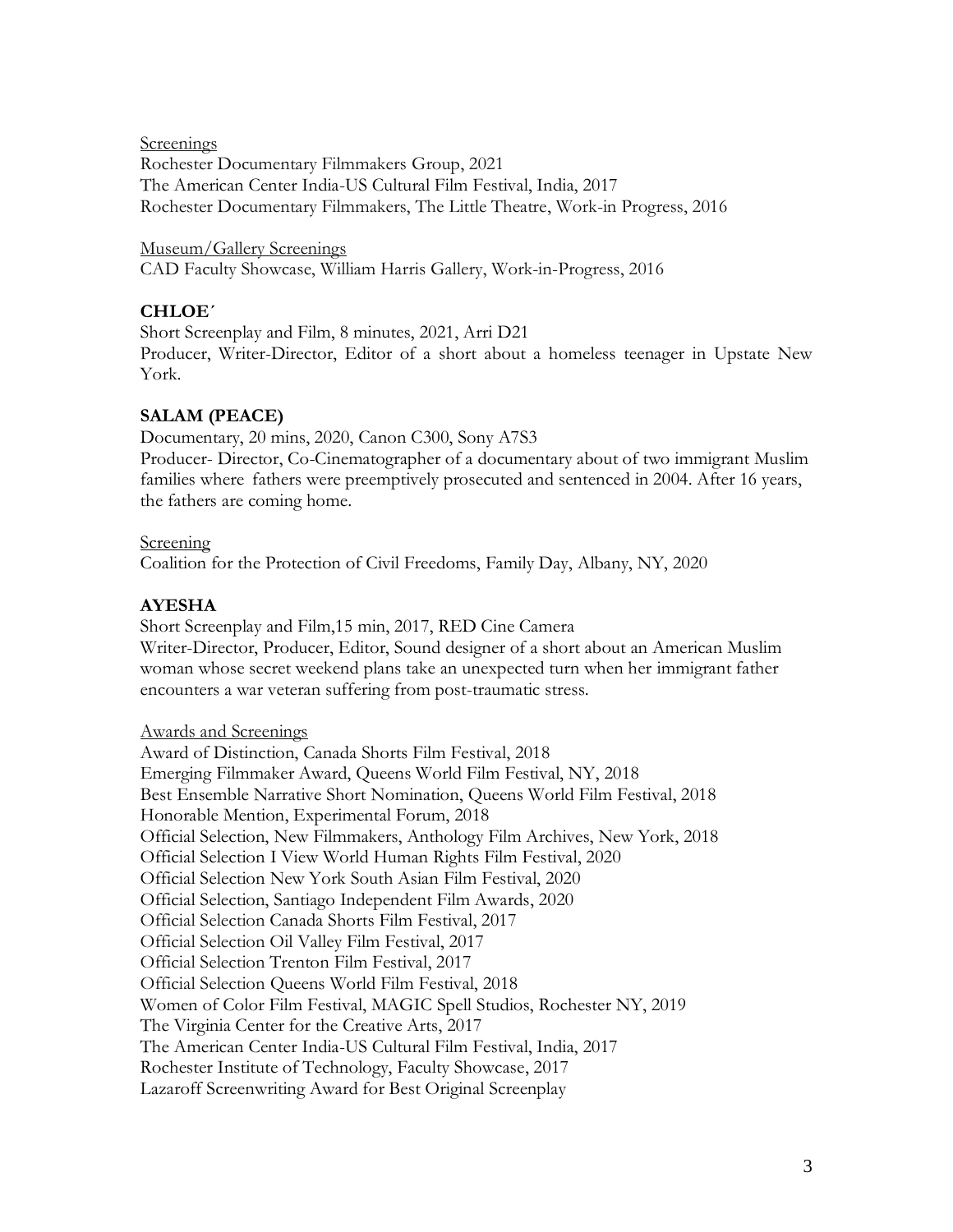## **REBELLIOUS AS THE WIND**

Feature-length screenplay, 2017, 118 mins

Screenwriter for a narrative feature about an Asian American Muslim woman as she navigates the fault lines between traditional Islamic values of her first-generation immigrant mother and western notions of love, freedom and intimacy in post 9/11 America.

Awards/Recognition Sundance Screenwriters' Lab shortlist, 2018

## **12 DAYS IN A TAXI**

Documentary, 50 mins, 2012, Canon DSLR Director, Editor Second-Cinematographer of an intimate portrait of Virender Rana, an Indian taxi driver in America, chasing his dream of becoming a filmmaker.

Television Broadcast India National Television Broadcast 2012 Indian Parliament Channel, 2016

## **THE GHETTO GIRL**

Documentary, 35 min, 2011, HD Video

Producer-Director, Editor and Sound Designer of a personal-essay film that unfolds as a girl walking between home and streets of her neighborhood in New Delhi, India, searching for a lost home movie.

#### Awards and Screenings

Loss & Transience, An Exhibition of Moving Image Artworks & Documentary Films from India, VisionMix, Hong-Gah Museum, Taiwan, 2021 I View World Human Rights Film Festival, 2020 New York South Asian Film Festival, 2020 LedBy Foundation in collaboration with Harvard University, 2020 Society for Visual Anthropology Film Festival, American Anthropological Association Best Graduate Student Film Award, 2014 Indian Documentary Producers Association Award for Excellence, India, 2012 Special Jury Award, Federation of Film Societies of India-SIGNS, 2012 Official Selection, International Women's Film Festival in Seoul, Korea, 2013 Official Selection, Tempo Dokumentär Festival, Stockholm, 2013 Official Selection International Association of Women in Radio and Television, Our Lives to Live, 2012 Official Selection, The Open Frame Film Festival, India, September, 2011 Elephants in the Dark, Refractions on Muslim Identity, Pennsylvania Museum of Archeology and Anthropology, 2012 International Visual Sociology Association, 2012 International Conference on Islam, Gender and Youth in South and South-East Asia, Berlin, Germany, 2012 Deptt. of Visual Anthropology, Towson University, Maryland, 2013 University Film and Video Conference, Huret & Specter Gallery Boston, MA, 2013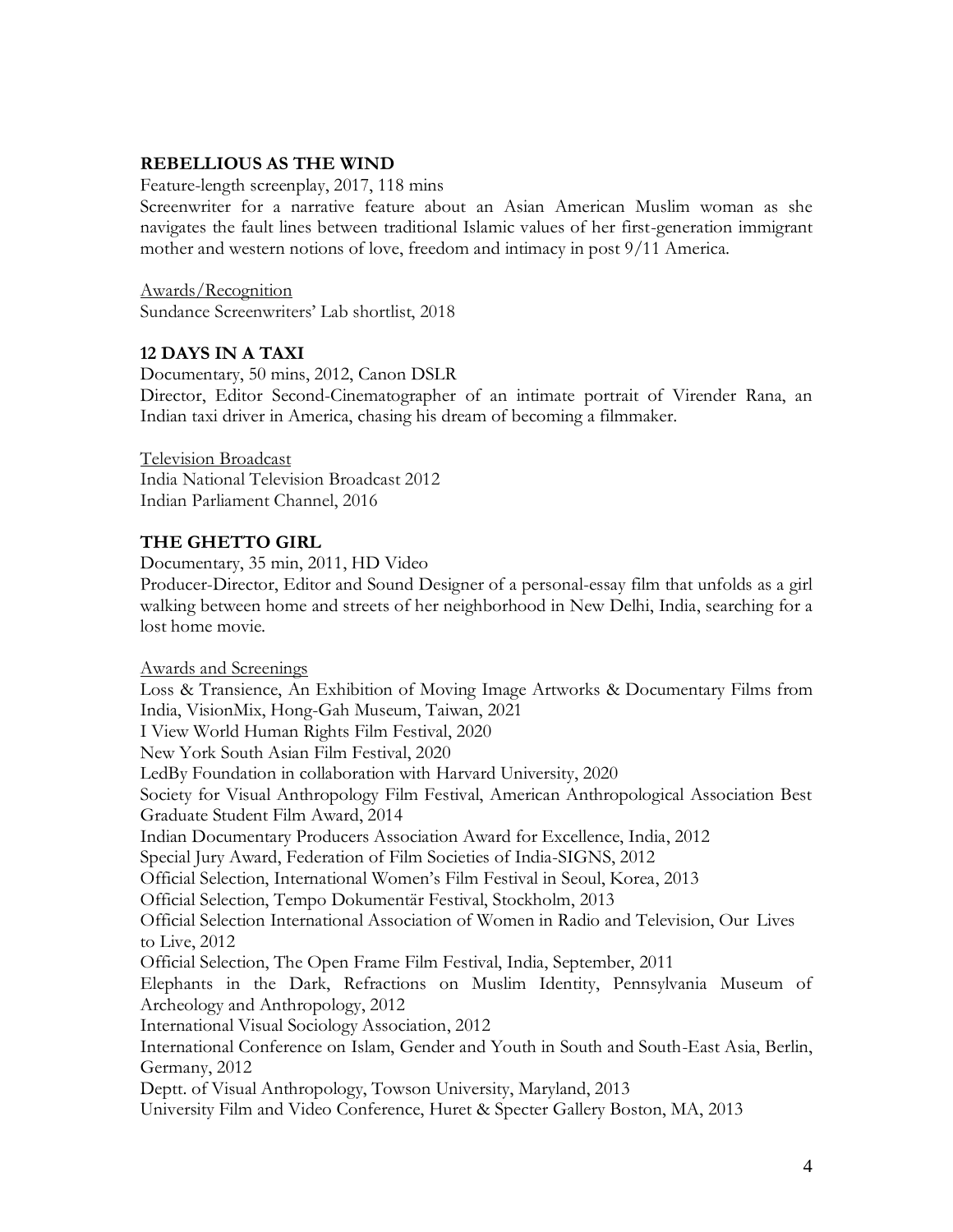William Harris Gallery, Rochester Institute of Technology, September, 2015 Young India Fellowship Program, Ashoka University, India, 2017 Kriti Film Club, New Delhi, India, 2014 Alliance Française, Mumbai, India, 2016

Television Broadcast India National Television Broadcast, 2012

## **A DIARY SCATTERED IN TIME AND PLACE**

Short Screenplay and Film, 12 minutes, 2009, 16mm Film, Aaton Camera Screenwriter, Producer-Director of a short film about a woman who finds love in a new city but things fall apart.

**Screenings** 

Diamond Screen, Temple University Student Showcase

## **FOUR WOMEN AND A ROOM**

Documentary, 35 min, 2007, HD Video

Producer-Director, Editor and Sound Designer of a documentary about four women in India's capital city- New Delhi, navigating motherhood amidst reproductive technologies and the social pressure to give birth to sons.

Awards and Screenings

Indian Documentary Producers Association Silver Award for Excellence, India 2009 Official Selection, Karachi International Film Festival, Pakistan, 2009 Official Selection, Indian Panorama Section, International Film Festival of India, 2008 Official Selection, Indian Panorama Showcase, IFFI Kolhapur, 2008 Official Selection, Federation of Film Societies of India SIGNS, 2008 Official Selection, Mumbai International Film Festival, 2010 Official Selection, International Documentary and Short Film Festival, Kerala, 2009 Official Selection, Indo-Korea International Women's Film Festival, 2009 Official Selection, 9<sup>th</sup> International Social Communication Cinema, India, 2009 Included in UNESCO package on gender training and sexual health distributed by The Public Service Broadcasting Trust, New Delhi.

Television Broadcast India National Television Broadcast, 2008

## **ELSEWHERE**

Documentary, 28 min, 2005, Video, India-Spain Co-Director, Cinematographer, Editor and Sound Designer of a documentary about Muslim youth between India and Spain.

Awards and Screenings Best Documentary Gold, International Digital Film Festival of India, 2006 The EU-India Conflict Resolution Programme, London, UK, 2007 The Thompson Foundation, Cardiff, UK, 2007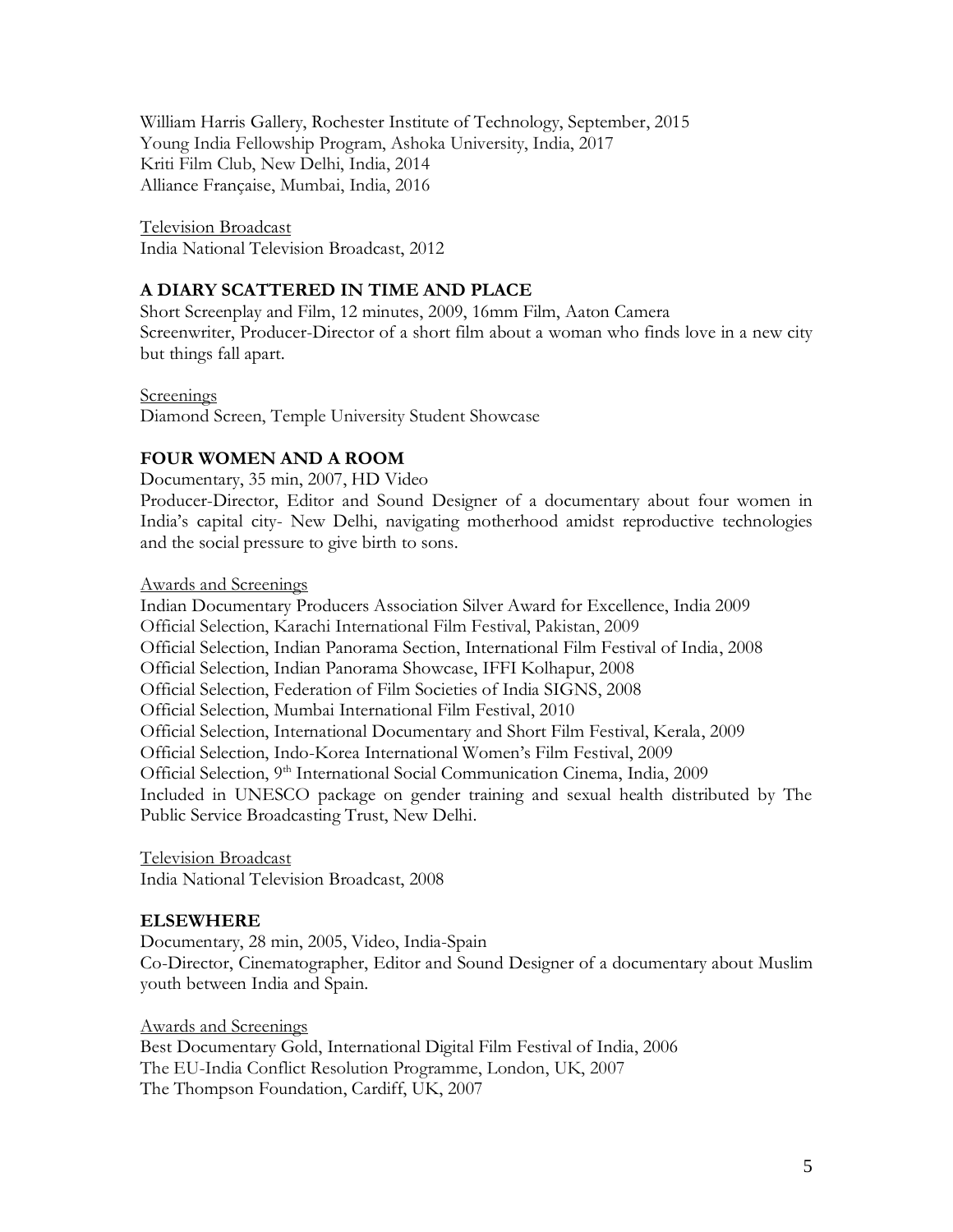The British Council Library, New Delhi, India 2006

Television Broadcast Channel 4 Community Network, 60 years of Indian Independence, UK 2007

# **WHO CAN SPEAK OF MEN?**

Video, 35 min, 2003, SD Video Director, producer, cinematographer, editor of a documentary about three cross dressing Muslim women who bend all rules in India.

Awards and Screenings

Official Selection, Public Service Broadcasting International Film Festival, India, 2007 The British Council Library, New Delhi, India, 2006 The Rialto Theatre, Amsterdam, 2006 Pink Apple Gay and Lesbian Film Festival, Zurich, Switzerland, 2006 Official Selection, The Berlin Gay and Lesbian Film Festival, 2005 Chicago Lesbian & Gay International Film Festival, 2005 Philadelphia International Gay and Lesbian Film Festival, 2005 Official Selection, London Gay and Lesbian Film Festival, 2005 Official Selection, Copenhagen Gay and Lesbian Film Festival, Denmark, 2005 Official Selection, Cineffable, Paris Feminist & Lesbian Film Festival, 2005 Official Selection, Austin Gay & Lesbian International Film Festival, 2005 Official Selection, The British Film Institute Gay & Lesbian Film Festival, UK, 2004 Official Selection, Larzish International Festival of Gender and Sexuality Mumbai, 2004

## Community Engagement Screenings

Jagori, India (Non-Profit Community organization working on empowerment of women) TARSHI (Talking About Reproductive and Sexual Health in India) Action India Kriti Film Club, New Delhi Aawaz-e-Niswan (Voice of Women) Mumbai, India Bebaak Collective (Fearless Collective), Mumbai Umang (Support group for Lesbian, Bisexual and Transpersons) India

# **OUTSIDE A MOSQUE**

Experimental Video, 2017, 3 mins, Digital An experimental video about being an observer outside a mosque.

# Exhibition

Borders in a Single Shot: After Farocki / Ehmann's Labor in a Single Shot The Farocki Academy, Berlin.

# **BEYOND BORDERS**

Collaborative Video Performance, 2016 A community performance project celebrating the legacy of Susan B. Anthony with Mari Jaye Blanchard. Rochester, New York.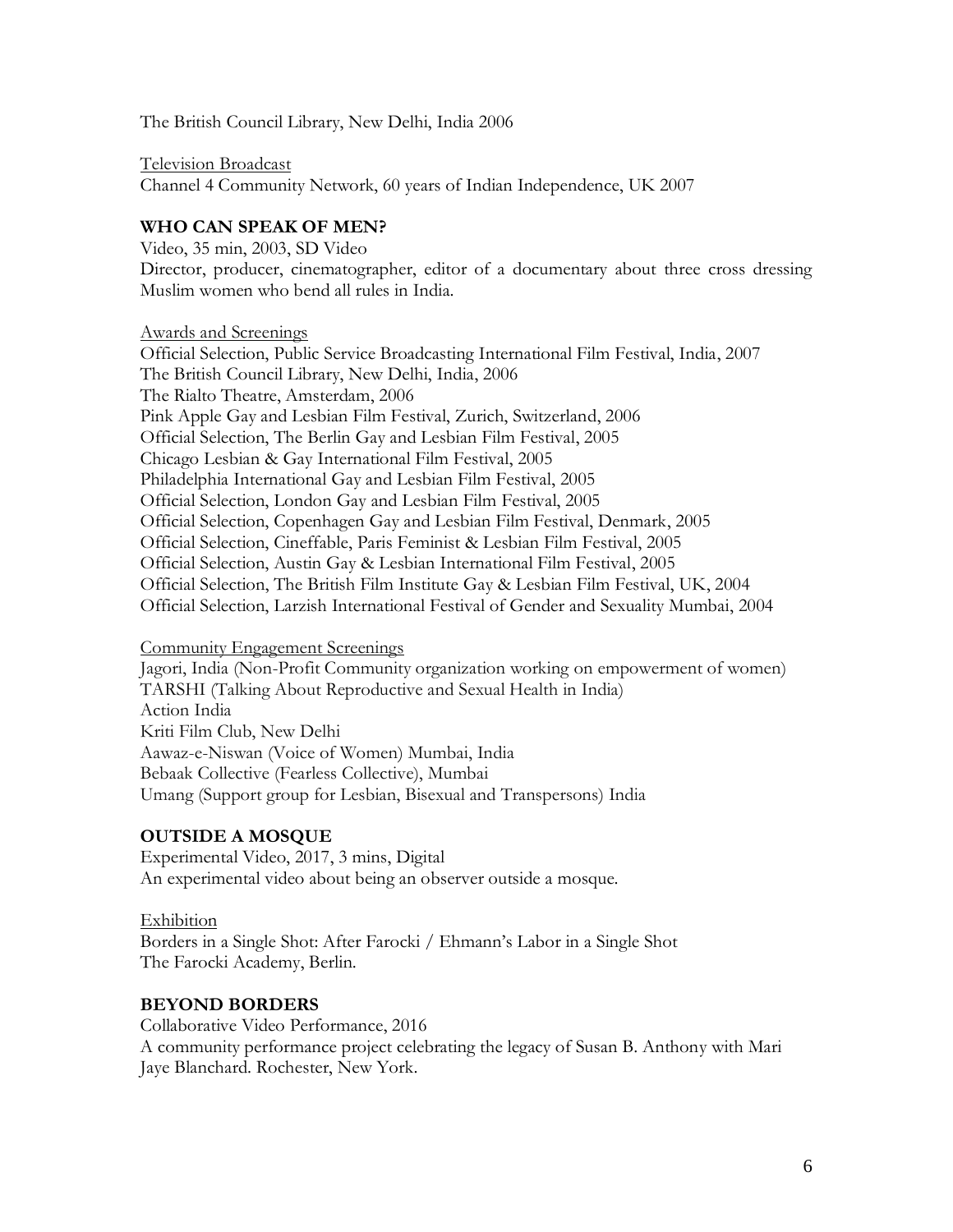## **ARTIST RESIDENCIES & FELLOWSHIPS**

**2021** *Visual Studies Workshop Artist Residency*, Rochester, New York. Competitive International Artist Residency.

2**017** *The Virginia Center for The Creative Arts*, Amherst, Virginia. Competitive International Artist Residency.

**2017** *Mid Atlantic Creative Arts Fellowship Award*. Competitive Award for Artists based in the mid-Atlantic region.

**2016** *Filming in Cuba with Abbas Kiarostami*. Competitive International Film Workshop.

**2013** *International Television Services (ITVS) Women and Girls Lead Global Fellow*, India. Competitive Film Fellowship.

**2009** *Fulbright-Nehru Leadership Development Fellow*, Temple University. Competitive International Scholar and Artist Exchange Program.

**2007** *European Union-India Documentary and Conflict Resolution Fellow*, Thompson Foundation UK. Competitive Film Fellowship.

**2002** *Center for the Study of Developing Societies (SARAI), Independent Research Fellow*, India. Competitive Artist Fellowship.

## **PUBLIC LECTURES & ARTIST TALKS**

**2021** *Led By Her: Women, Storytelling and Empowerment*, Led By Foundation and Harvard University, Kennedy School.

**2021** *Filming the India Muslim Woman*: *The Power of Self-Representations*. Conversation with awardwinning, South Asian journalist- Teresa Rehman.

**2020** *Decolonize the Documentary*: *Building Solidarity in South Asia.* Panel Discussion, International Documentary Association Conference.

**2020** *Centering the Margins: On Screen Narratives, Privilege and Dynamics of Exclusion*. Panel discussion, I View World Human Rights Film Festival & New York South Asian Film Festival.

**2020** *Faith, Gender and Race in South Asian Identity*. Conversation with actor and entrepreneur Farah Bala and artist Sadiya Abjani, Farsight, NYC.

**2020** *Led By Her: Women, Storytelling and Empowerment*, Led By Foundation and Harvard University, Kennedy School.

**2019** *Crafting Screenplays: Structure and Story*. Screenwriting Workshop, Mass TV Studios, New Delhi, India.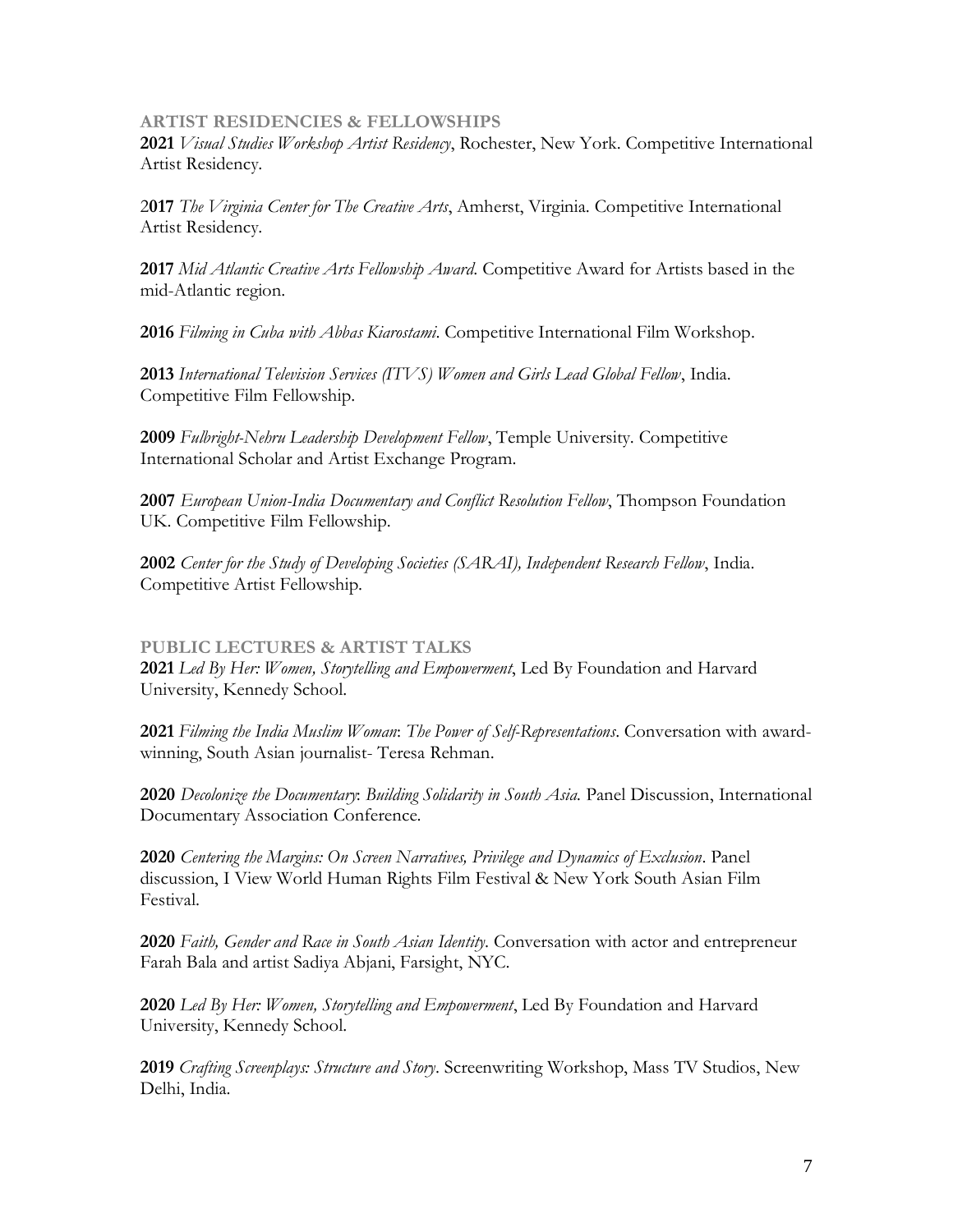**2017** *Women, Society and Changing India: The Ghetto Girl screening and discussion with noted Indian writer, feminist and activist, Urvashi Butalia.* Young India Fellowship, Ashoka University.

**2017** *Found in Transit: Notes on Hybrid Practice and Creative Process*, Rochester Institute of Technology, Rochester, New York.

**2013** *Improvisation and Indian Theatre: A conversation with theater director and actor M.K. Raina.* AJK Mass Communication Research Center, Jamia Millia Islamia, New Delhi, India.

**2012** *The Idea of Home in Documentary Practice: A Conversation with Filmmaker Nishtha Jain.* Vadhera Art Gallery, Modern Indian and Contemporary Art, New Delhi.

**2012** *Refractions on Muslim Identity*, *The Ghetto Girl: Screening and Discussion.* Penn Museum of Archaeology and Anthropology, University of Pennsylvania. Philadelphia.

**2012** *New Mobilities and Evolving Identities: Islam, Youth and Gender in South and South-East Asia*: International Conference jointly organized by Humboldt University, The Berlin Graduate School of Muslim Cultures and Societies and Goethe University, Frankfurt. Germany.

**2010** *Art Creates Change, Kym Pruesse Speaker Series inaugural lecture*, Ontario College of Art and Design and York University, Toronto, Canada.

**2009** *Personal is Political*: *Women and Autobiographical Filmmaking.* Indo-Korea Women's International Film Festival, Chennai, India.

**2008** *Women, Conflict and Filmmaking*, The Open Frame Film Festival, New Delhi, India.

## **GRANTS**

**2021** *Global Fund for Women and Parcham Mumbai*. Research and Development Grant for upcoming project on Citizenship Laws in India.

**2021** *Advance Connect Grant,* Rochester Institute of Technology. Competitive University Grant for post-production of *Sultana's Dream*.

**2019** *Advance Connect Grant*. Rochester Institute of Technology. Competitive University Grant for production of *Salam*.

**2019** *Faculty Education and Development Grant*, Rochester Institute of Technology. School of Film and Animation Grant for Faculty Development.

**2018** *Advance Connect Grant*. Rochester Institute of Technology. Competitive University Grant for *American Dream*.

**2017** *Faculty Education and Development Grant*, Rochester Institute of Technology. School of Film and Animation Grant for Faculty Development.

**2016** *Faculty Education and Development Grant*, Rochester Institute of Technology. School of Film and Animation grant for Faculty Development.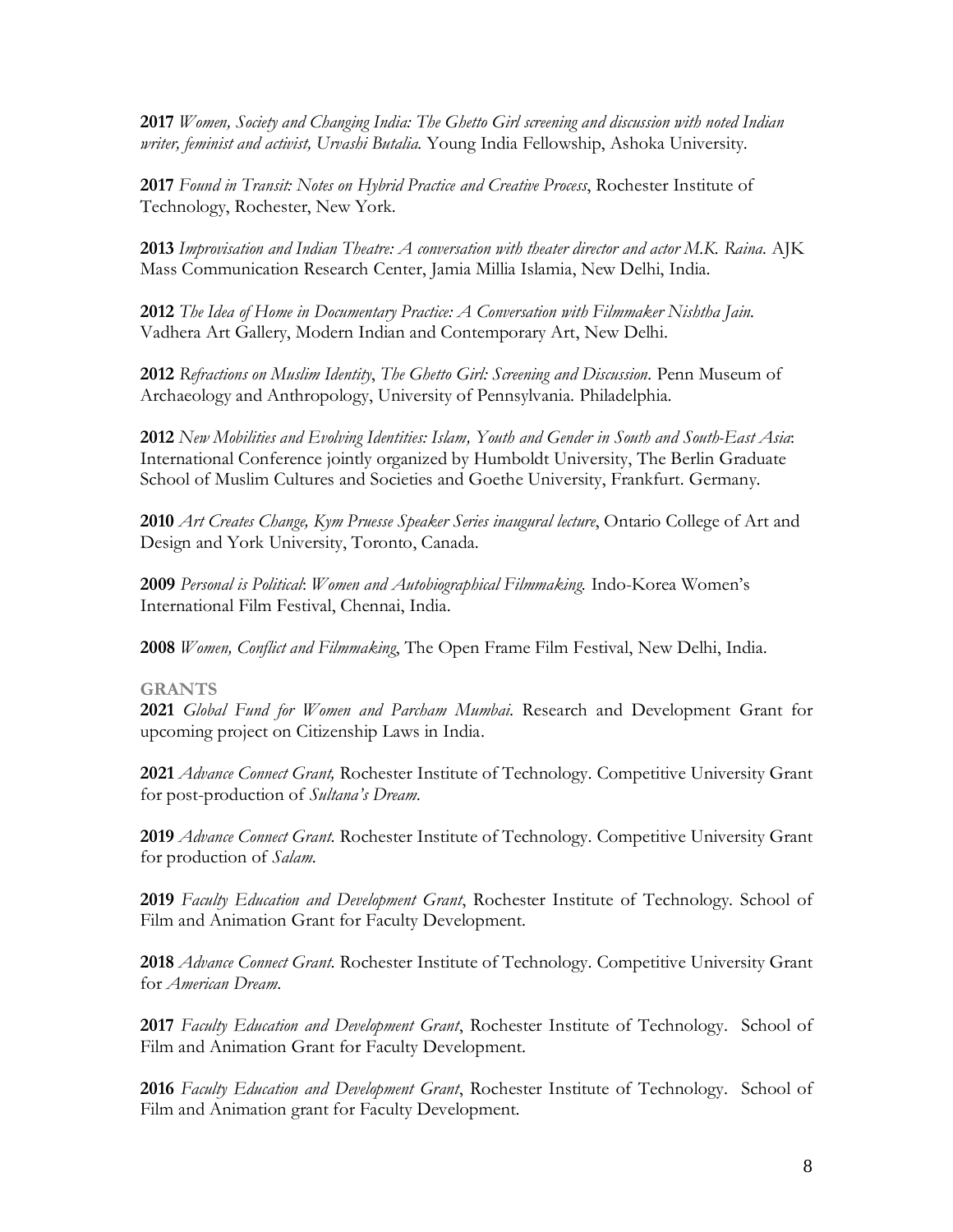**2012** *Philadelphia Independent Film and Video Association Grant.* Competitive Artist Grant for Philadelphia based artists.

**2012** *The Public Service Broadcasting Trust, National Film Commission, India*. Competitive national production grant.

**2012** *The Carole Fielding Grant, University Film and Video Association*. Competitive national grant for thesis projects.

**2011** *Philadelphia Independent Film and Video Grant Association*. Competitive Artist Grant for Philadelphia based artists.

**2011** *Temple University Thesis Completion Grant*, Temple University. Competitive University Grant for thesis completion.

**2010** *Temple University Exhibition and Distribution Grant*, Temple University. Competitive Department Grant for project distribution.

**2009** *The Public Service Broadcasting Trust, National Film Commission, India*. Competitive national production grant.

**2007** *The Public Service Broadcasting Trust, National Film Commission, India*. Competitive national production grant.

## **ACADEMIC AWARDS**

**2021** *The Frank J. Romano Endowed Prize for Publishing Entrepreneurship*, Rochester Institute of Technology. Competitive University Award for faculty who work with students to create innovative workflows using new technologies.

**2019** *The Gitner Family Prize*, Rochester Institute of Technology. Competitive University Award that recognizes faculty for outstanding achievement and pro bono contribution of outstanding professional work.

#### **CONFERENCES & PANELS**

**2021** *University Film and Video Conference* Script Respondent, Feature and Shorts Panel.

**2021** *Sultana's Dream at* Imagine RIT; A festival of Innovation and Creativity, RIT. Project Presentation.

**2020** *What is Real? Documentary Realism and Media Literacy: A conversation on The Ghetto Girl and American Dream.* International Virtual Conference, Department of Media Studies, Christ University, Bangalore, India.

**2020** *Documentary Film as Activism*: *The Making of American Dream*. Rochester Documentary Filmmakers Group.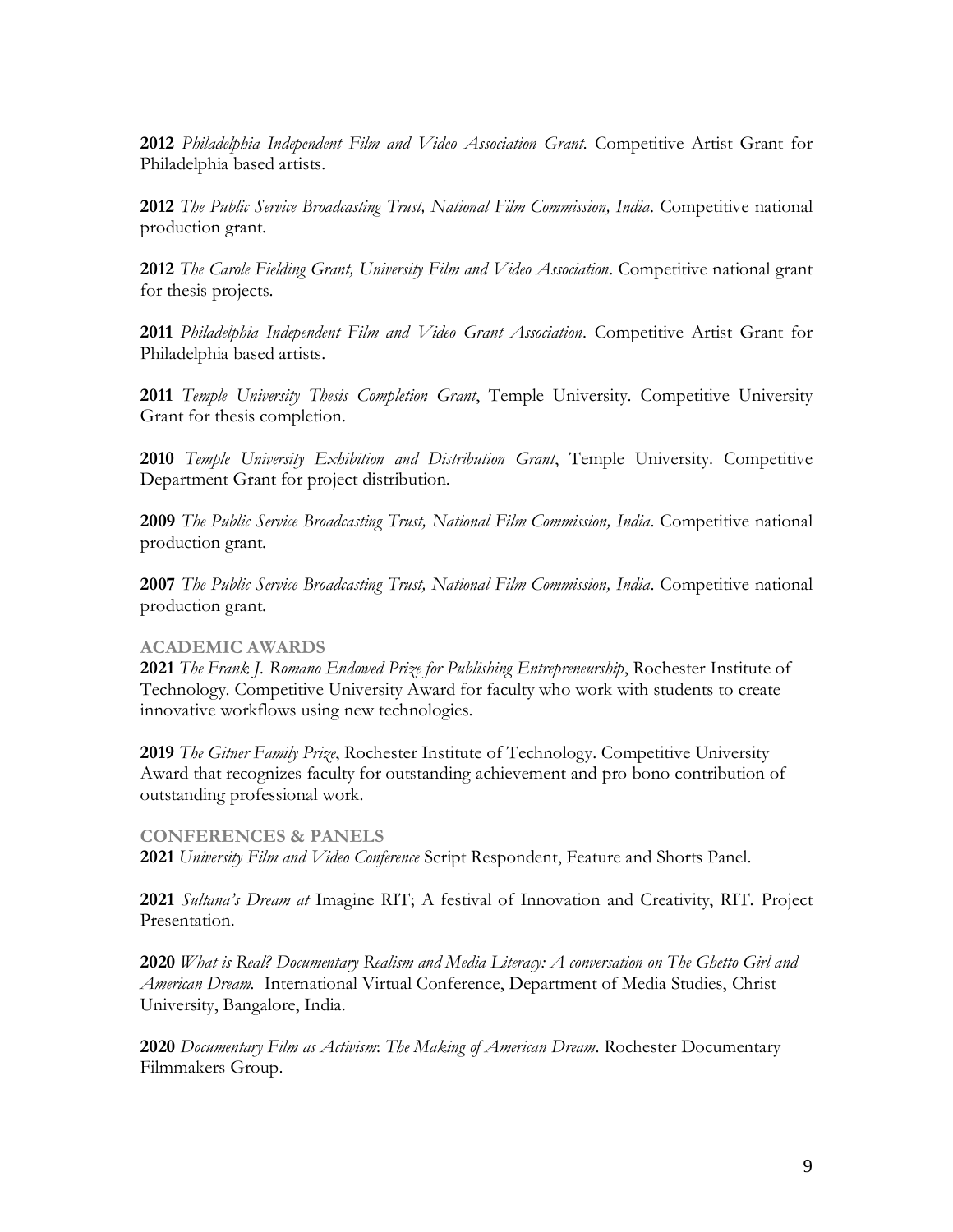**2017** *Cinema and Virtual Reality: Experiments with Facebook 360 and VR,* Frameless Labs, Rochester Institute of Technology and Magic Spell Studio.

**2017** *The Facebook Surround 360 Virtual Reality Camera*: Project Demo, Frameless Labs Rochester Institute of Technology and Magic Spell Studio.

**2016** *Transmedia Storytelling*: *Experiments in Technology and Interactivity*. Jamia Millia Islamia, India.

**2016** *Stories for Change.* Connectology Conference, Rochester Institute of Technology.

**2011** Respondent for *Jeffu's Marginalia*, performance-based video projection by Jeff Warmouth Fitchburg State University, University Film and Video Conference

**ARTIST DEVELOPMENT** 

**2021** *Conversations About Stories with David Pope*. Stowe Story Labs.

**2021** *What Am I Writing? Features or Series?* Conversation with Hungarian writer and script editor, Eszter Angyalosy. Stowe Story Labs.

**2021** *Writing Diverse Characters*: Panel with Marcela Davison, Darrien Michele Gipson and Matt Dy. Stowe Story Labs.

**2021** *Conversation with writer- showrunner, Derek Simonds (The Sinner, Netflix)*. Stowe Story Labs.

**2021** *Conversation with BAFTA award nominated writer-director, Tina Gharavi.* Stowe Story lab.

**2021** *Locarno Film Festival Open Doors Regional Forum*. A virtual forum to explore international film funding and co-productions.

**2021** *The Art of the Pitch*: *How to Present Visual Work in Progress*. Women Make Movies Webinar.

**2021** *Owning It*: Virtual Fireside Chat with Shivani Rawat, Founder Shiv Hans Pictures, The Gotham Webinar Series.

**2021** *Berlinale & Film Fatales*: All Eyes on Women. A virtual webinar on international coproductions and pitching, Berlin Film Festival.

**2021** *Cinemarket*, Berlin Pitch Market. A virtual forum on international co-productions.

**2020** *Respect for Acting*: Elisabeth Subrin in Conversation with Michelle Hurd (*Star Trek: Picard*), Alysia Rainer (*Orange is the New Black*), Dawn-Lyen Gardner (*Queen Sugar*) and Monica Raymund (*Hightown*).

**2020** *Decoding International Funding: How to go from Application to Screen*: Producer Shrihari Sathe in conversation with Emile Pianta Essadi, Fay Breeman and Miriam Henze.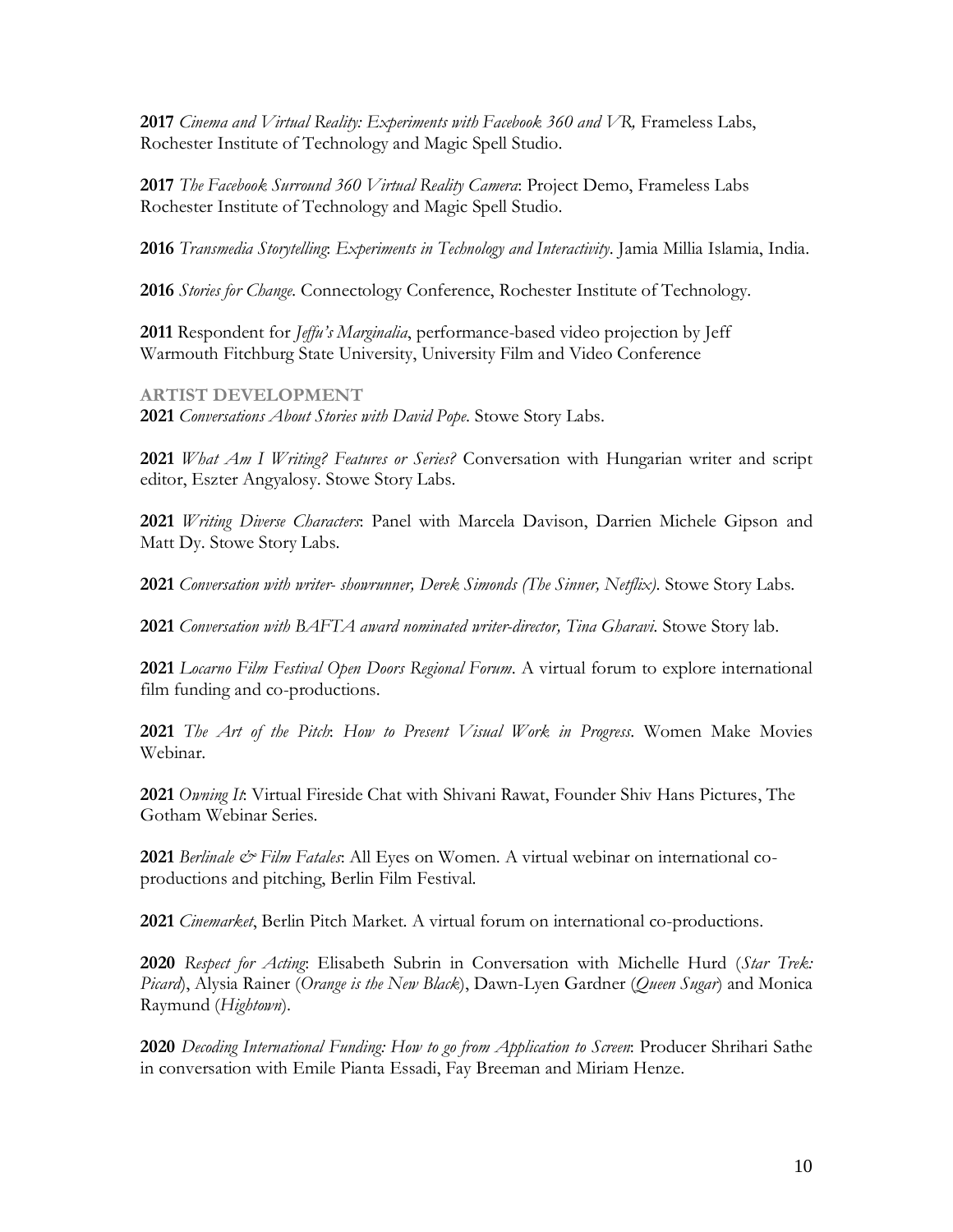*San Francisco Artist Development Program*: An orientation to the competitive San Francisco Film Artist Development Programs.

*Coverfly Career Lab: Strategies for Screenwriters*: A Coverfly webinar with leading studio executives and showrunners- Monica Macer (Writer, Executive Producer and Showrunner), Eric Fineman (Senior VP, *Pascal Pictures*), David Rambo (TV Writer and Playwright), Ava Jamshidi (*Industry Entertainment*) Matt Dy (*Lit Entertainment Group*), Parker Davis (*Verve*) and Sera Gamble (Writer-Showrunner, *YOU*).

 *Strategies for Screenwriters*: *Character and Structure.* Film Independent Screenwriting Webinar with script-consultant and writer Ruth Atkinson.

*IFP Week*, Independent Filmmakers Project, NYC.

 *Producing Fundamentals*: A conversation with Producers Molly Asher (*Nomadland*) and Avril Speaks (*Jinn*).

*Immersive Editing*, Doc NYC Webinar on editing for character.

*Pitch Deck & Look Books* with Olivia Klaus, Women Make Movies.

*Directing Workshop with Peter Sollett*, Sundance Collabs.

*Sundance Documentary Fundraising* Webinar.

*Screenwriting: Foundations to Advanced Concepts*, Sundance Collabs.

*Documentary Funding*: Catapult Webinar.

*How to Create an Effective Work Sample*: ITVS Webinar.

*Development Funds for Documentary Filmmakers*, Women Make Movies Webinar.

*Documentary Fundamentals: Post Production*. Union Docs, NYC.

## **PUBLICATIONS**

 *What Does it Mean to Live Under the Fear of Being Declared Foreigner in your Own County? Notes on Citizenship and Belonging*, The Polis Project.

 *The Ghetto Girl*, Media Fields Journal, Issue 5: Critical Explorations in Memory and Space University of California Santa Barbara 2012

 *My Fear Begins Where Your Fear Ends*, Fear, SARAI Reader 08, Center for the Study of Developing Societies, New Delhi India

 Translated *Doosra Kafan* by renowned Indian writer Premchand as *The Second Shroud*, New Urdu Fictions, Katha India-Jamia Millia Islamia.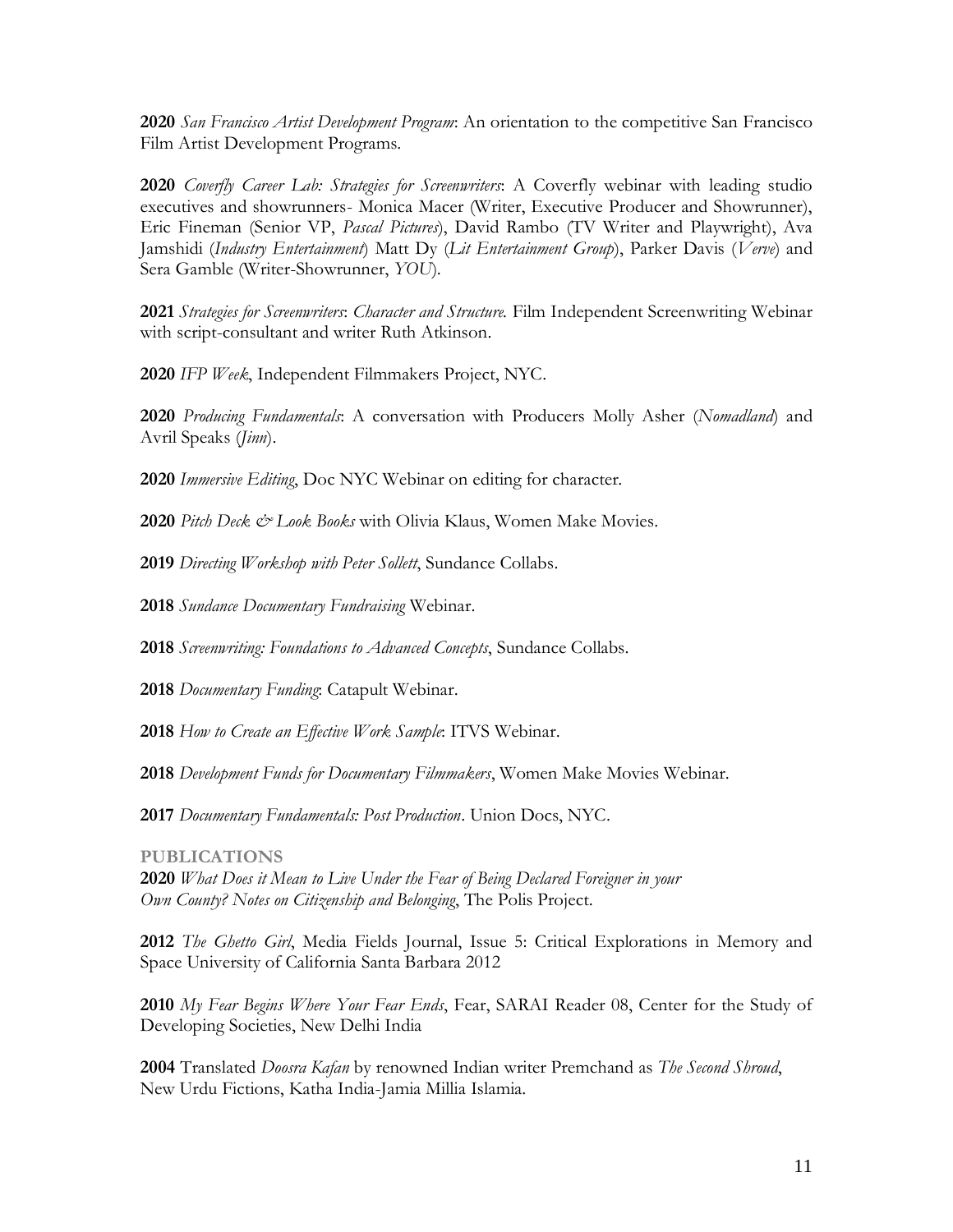## **COMMERCIAL EXPERIENCE**

**2020** *Screenwriting Workshop*: Mass Studios, New Delhi. An international production house creating content for Netflix and Discovery Channel. Based in New Delhi, India and Toronto, Canada.

**2009** Editor/Sound Designer/ Sound Mixer for *Laying Janaki to Rest.*  Client: Ekaa Films & Public Service Broadcasting Trust, India

**2008** Producer for *We Can*, an Oxfam India campaign to end violence against women. Client: Oxfam India

**2007** Editor for *Pakistan: A Nation's Journey*. Director Sabiha Sumar. Supported by the SUNDANCE FILM INSTITUTE, ZDF, Arté, Vidhi Films, the film has been broadcast on PBS Independent Lens.

**2005** Producer/Director/Editor of *Protection of Women Against Domestic Violence Act.* Client: Action India.

**2005** Producer/Director/Editor for Barefoot Doctors: Experiments in Rural Health*.*  Client: HIVOS India

**2004** Producer/Director/Editor for *Rainbows*. A documentary on primary school education in India. Client: National Council for Education, Research & Training, India.

**2003** Assistant Director/Assistant Editor of *The City Beautiful*. A documentary about a community of traditional weavers facing loss of livelihood under globalization. Client: Aakar Films & UNESCO, INDIA

**2002** Production Assistant, *Silent Waters*. Feature length narrative, Director Sabiha Sumar. Pakistan, India, France and Germany Co-Production. Golden Leopard Locarno Film Festival. Vidhi Films.

**UNIVERSITY SERVICE, RIT 2021** A2ru RIT Representative **2021** RIT 365 Programs

**COLLEGE OF ART & DESIGN SERVICE, RIT** CAD Representative, Diversity & Inclusion Committee Technology, Art & Design Committee RIT Big Shot, School of Photographic Arts Sciences

**SCHOOL OF FILM & ANIMATION SERVICE, RIT** Search Committee, Tenure Track Assistant Professor, Film Production SOFA Undergraduate Curriculum Committee Graduate Thesis Documentation Review Committee Documentary Field Practices Curriculum Design Committee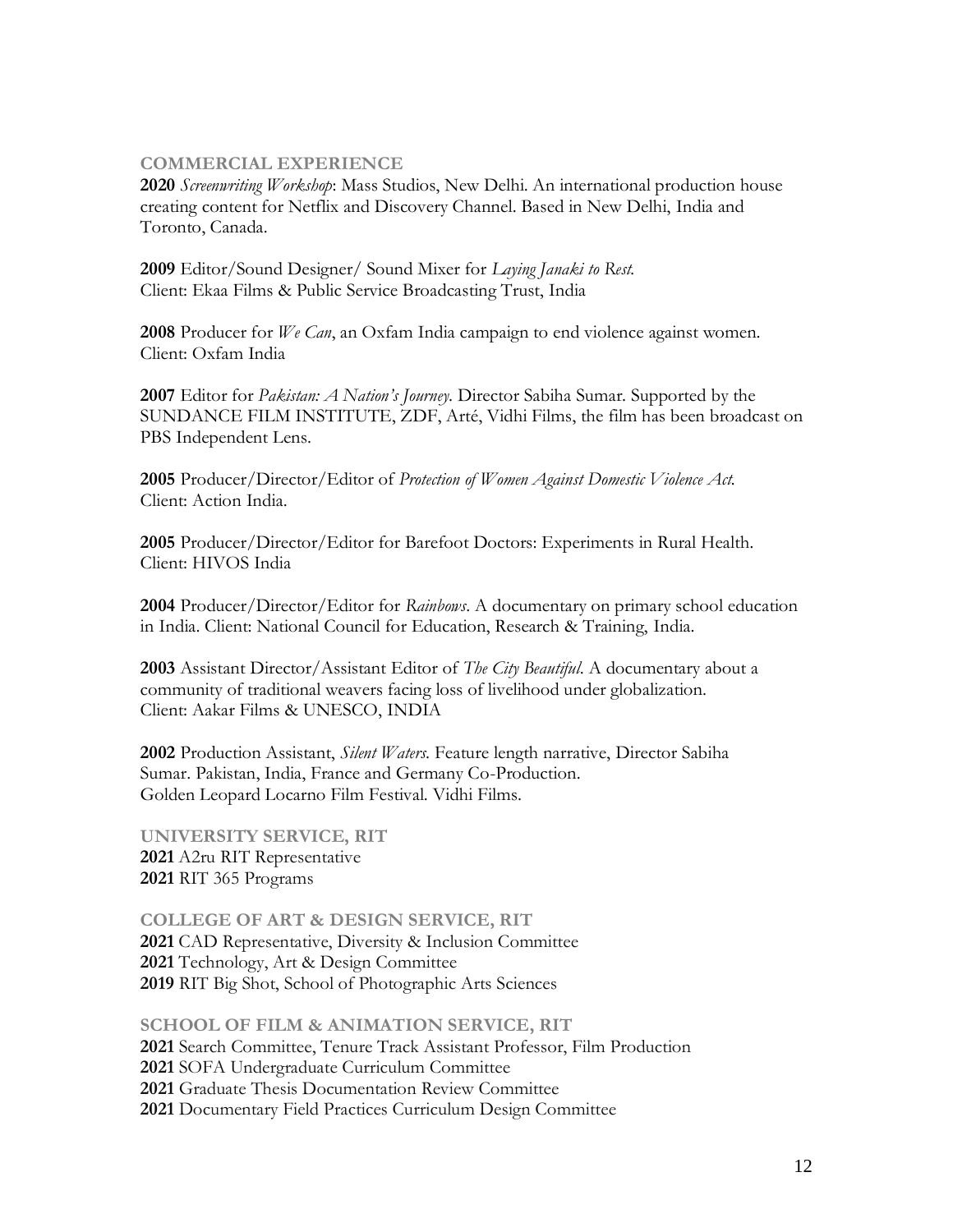Women and Gender Equity Committee CILECT Student Award Committee, Fiction, Chair CILECT Congress, School Representative Search Committee, Tenure Track Assistant Professor, Film Production Women and Gender Equity Committee Search Committee, Tenure Track Assistant Professor, Film Production SOFA Undergraduate Curriculum Committee SOFA Curriculum Revision Committee BFA Live Action Admissions Portfolio Review Committee Women and Gender Equity Committee Magic Spell Studios Speaker Series Committee Rewriting an Inclusive and Diverse Film and Animation Curriculum Search Committee, Tenure Track Assistant Professor, Film Production SOFA Undergraduate Curriculum Committee MFA Graduate Admissions Portfolio Review Committee Tom Hope Memorial Scholarship Award, RIT Liaison Alliance for the Arts in Research Universities, SOFA Representative. Women and Gender Committee, School of Film and Animation Foundations Curriculum Committee, School of Film and Animation Search Committee, Tenure Track Assistant Professor, Animation Frameless Labs Symposium Planning Committee, Magic Spell Studios Search Committee, Lecturer, Animation MFA Graduate Admissions Portfolio Review Committee MFA Program Outreach Frameless Labs Symposium Planning Committee, Magic Spell Studios Women and Gender Committee Course Appraisal Report, Production I, Live Action

## **RELEATED ACADEMIC SERVICE**

Student Internships Coordinator, AJK MCRC, Jamia University, New Delhi International Collaborations Coordinator, AJK MCRC, Jamia University, New Delhi Cinematography Workshop for Journalists from Nepal and Bhutan, Ministry of External Affairs, India.

 Non-Linear Editing Workshop, Lady Sri Ram College University of Delhi. Non-Linear Editing Workshop, Lady Sri Ram College University of Delhi. - Present Jamia Teachers' Solidarity Association, New Delhi, India.

**COMMUNITY SERVICE** *COVID Soup Kitchen*, The Barakah Foundation Rochester, NY.

 *COVID Relief Fundraiser for Artists and Filmmakers in India*. Bitchitra- Indian Women in Documentary.

 *Visible Voices, An Exhibition on Black Lives Matter, Justice and Inclusivity*. Planning committee. RIT City Arts Space, Rochester, NY.

 *What is your Diversity? A conversation series led by Dr. Taj Smith* open to the local and global RIT community including campuses in Croatia and Dubai.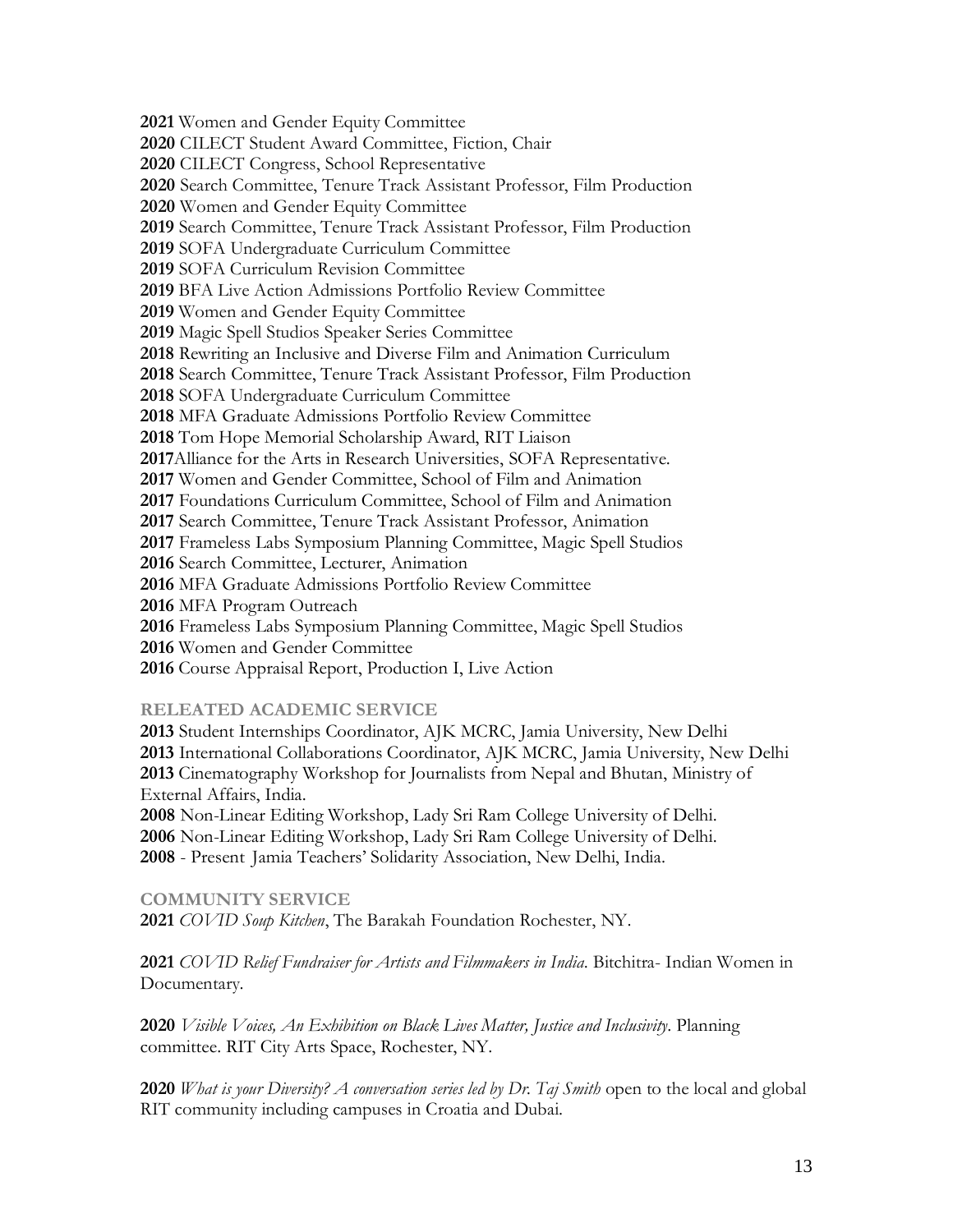**2017** *RIT Virtual Reality Gardens*, The Little Theater, One Take Documentary Festival. Festival Volunteer.

**2016** *Storytelling for Social Transformation* Workshop, Transcendent Leadership Conference Leadership Institute, Community Service Center, Rochester Institute of Technology and Monroe Community College.

**2016** *Story Workshop*. A workshop with at risk youth in urban slums. Aspire India Foundation, New Delhi, India.

#### **LEADERSHIP**

 Led By Mentor, Led By Foundation in collaboration with Harvard University. Board Member, Karvaan India, a mentoring initiative for underrepresented communities. Led By Mentor, Led By Foundation in collaboration with Harvard University. Storytelling Workshop with at-risk youth, New Delhi, ITVS. Shared Footage Group, Mumbai, India. *Awaz-e-Niswan*, The Voice of Women, Mumbai, India. *Jagori* (Wake Up Sister) New Delhi, India. Action India, New Delhi, India. All India Democratic Women's Association, New Delhi, India.

#### **PROFESSIONAL AFFILIATIONS**

VisionMix, UK Fulbright Alumni Association Bitchitra: Indian Women Documentary Association, Co-Founder Asian American Documentary Filmmakers Collective Women Make Movies, New York City Center for Asian American Media Brown Girls Doc Mafia Union Docs, New York City Independent Filmmaker Project, New York City Film Independent, Los Angeles International Women's Association for Radio &Television University Film and Video Association Philadelphia Independent Film & Video Association Rochester Documentary Filmmakers Karvaan India: Take on Democracy, Advisory Board Member

#### **TECHNICAL SKILLS**

Arri Alexa, Arri D21 Sony Fs7, A7S3 Canon 5D Mark II/III, Canon C3 Aaton 16mm, Bolex Final Cut Pro, Adobe Creative Suite Distribution, Grant writing, Fundraising